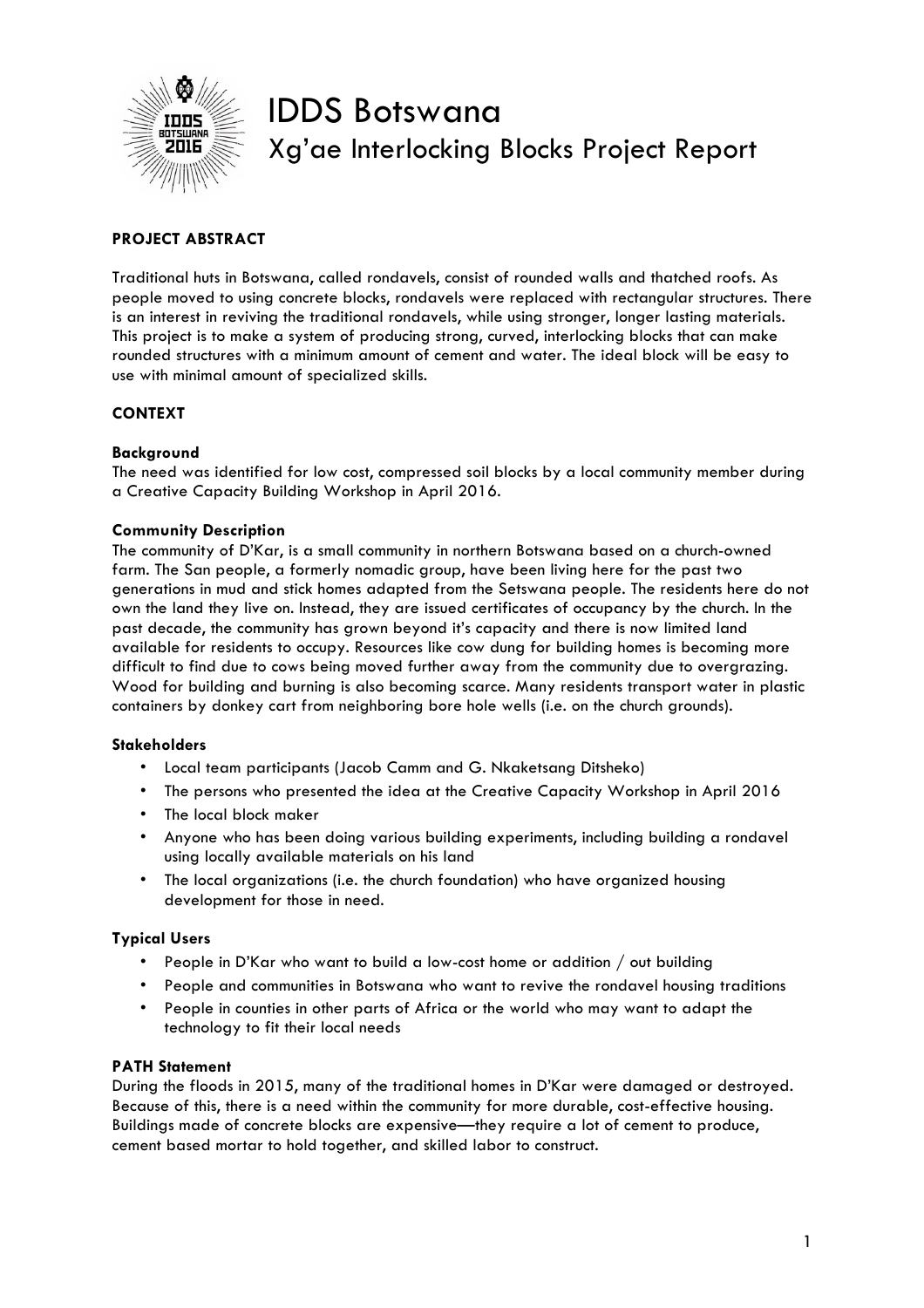The team has designed and produced a press and mold which together produce cost-effective interlocking blocks. These blocks can be assembled into rondavels (traditional round houses) of all shapes and sizes with little to no mortar or skilled labor. This will empower local residents and others to design and construct their own comfortable, durable homes that support the health, safety, and well-being of the people of D'Kar and elsewhere in Botswana.

#### **DESIGN PROCESS**

#### **Summary**

Team Xg'ae spent time in the field interviewing community stakeholders and future users of these new technologies and blocks they would produced. Based on these conversations, the team chose a direction (a mold with a press) and began iterating on the interlocking block shape. Internet research and local history research was conducted regarding existing work on stabilized compressed soil blocks. Various versions of block shape and press mechanism were sketched, modeled, and made into working prototypes. Various local soils were combined in different proportions to make small sample blocks and tested to compare strength. Two different prototypes of the press and molds were produced and demonstrated for the community to gather feedback and develop next steps.

#### **Concepts Description**

An innovative block shape was developed that can build round structures of varying circumferences. A metal press made of steel will use levers to allow a single person to manufacture blocks using either a durable metal mold for larger scale production or a wooden mold. The intended user would be a community member who wanted to borrow the press to self-manufacture blocks or a local block maker who wants to expand their product line. Parallel development of a durable metal mold and a wooden mold allows for more individual end user innovation and variation in shapes and sizes of blocks.

#### **Analysis and Experimentation**

Block shapes – Mocking up block shapes in modeling clay and then using wood to simulate how the curved shapes would fit together and how the blocks would interlock.

Strength testing was conducted using different combinations of available soils, water and cement. Unites (parts) used to make samples were approximately 3 cu cm. Breaking force is measured in Kg using a bar and spring scale.



| # | Common | Grey | Red  | Lake | Cement | Water | <b>Break</b> |
|---|--------|------|------|------|--------|-------|--------------|
|   | Sand   | Soil | Soil | Mud  |        |       | Force        |
|   |        |      |      |      | د.     | .     | 12.5         |
|   |        |      |      |      | د.     | د.    | 1.5          |
|   | ◠      |      | າ    |      | د.     | د.    | 19.5         |
|   |        |      |      |      | د.     | .     | 23           |

Table 1 - Sample soils block strength testing results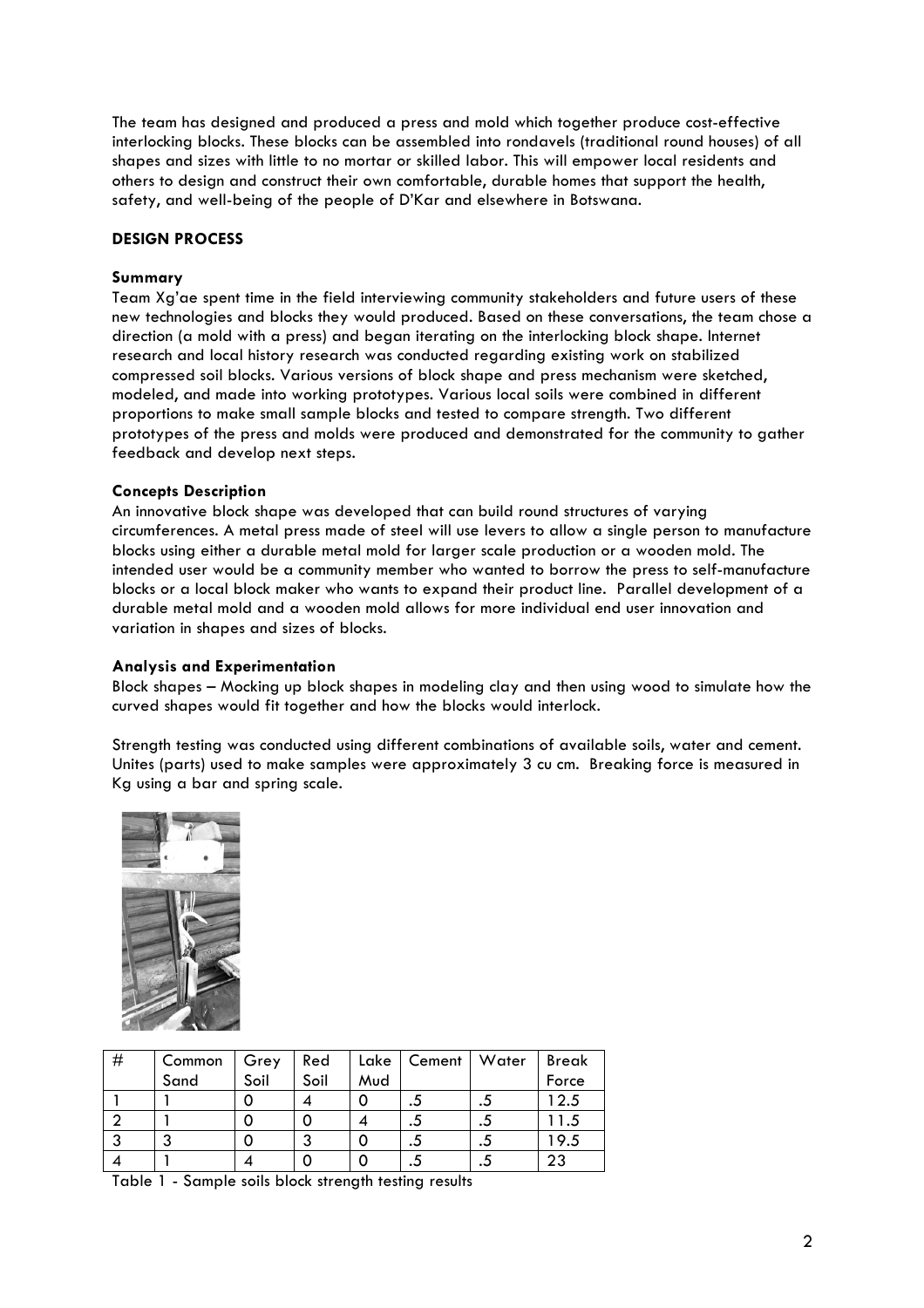# **TECHNOLOGY/FINAL PROTOTYPE**

# **The Block**

- A block that is light enough and of a size that local women will be able to lift, hold, and carry it with ease
- Using the block needs to be less expensive than existing options

#### **The Press and mold**

• The machine needs to be easy to operate and produce blocks at a comparable speed to existing methods, molds and presses which are now is use locally

#### **How It Works**

Material used consist of : Square tube 40x40mm, 35x35 mm. Steel tubing, flat mild Steel and bolts and screws flat sheet metal 1.5mm thick. Wood was used as a replacement for mild steel.



*Figure 1: CAD illustration of final press design* 



*Figure 2: CAD illustration of mold*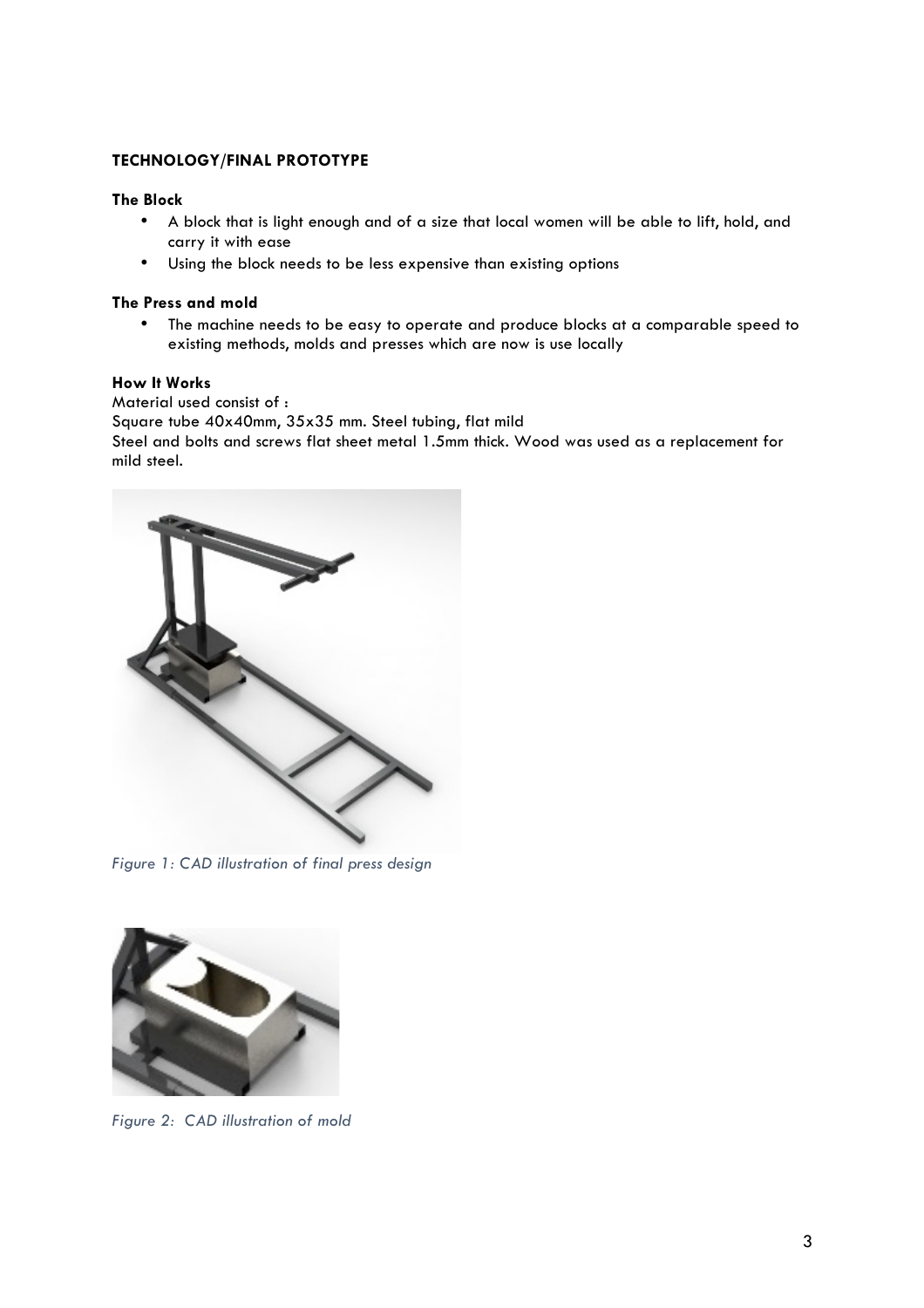# **Performance**

The first version of the press prototype had problems with balance. The base was lengthened. Blocks produced in the wooden mold were difficult to remove from the mold. Further development of the extraction system is needed. Blocks produced in the metal mold were easily extracted using the mold inserts.

# **Wooden Mold Tools and Materials:**

- Plywood
- Glue
- Epoxy with filler
- General woodworking tools
- Car wax  $+$  rag

# **Steel Press Tools and Materials**

- 2mm Steel Sheets
- Welder and welding materials
- General welding tools

# **LESSONS LEARNED**

The team corrected the error by adding support structures in a form of expanding the base structures thus striking a balance when the press was in used.

Mold construction was challenging for both the metal and wooden molds. The current design of the block is difficult to manufacture easily and there are some

# **Community engagement**

There have been several prior researchers who have come through this area, leaving a legacy of negative sentiment within the community. It was critical to have local partners, move slowly, and craft our questions with sensitivity and care.

The team engaged the local community at three points throughout the process:

- 1. In the beginning to better understand the local context
- 2. In the middle of the summit to review in-process wooden block prototypes and press concepts
- 3. At the end to review the completed wooden mold and steel press and molder prototypes

# **User feedback**

Our user feedback was primarily positive with some competing information depending on the gender of the participant.

- "The design is interesting, keep going."
- "The block will stick to sheet metal so you need to find a way to easily peel it off"
- "The block is too heavy." (several women in the community)
- "The block is too small, it would take forever to build a house like that (points to the office)." (several men in the community)
- "The metal press will be too expensive to make."
- "Interlocking knobs won't be strong enough, you'll still need to use mortar."

# **Troubleshooting**

• We discovered that the block design needed to be adjusted at the ends in order to prevent having brittle ends. The blocks were tested and they had problems at the round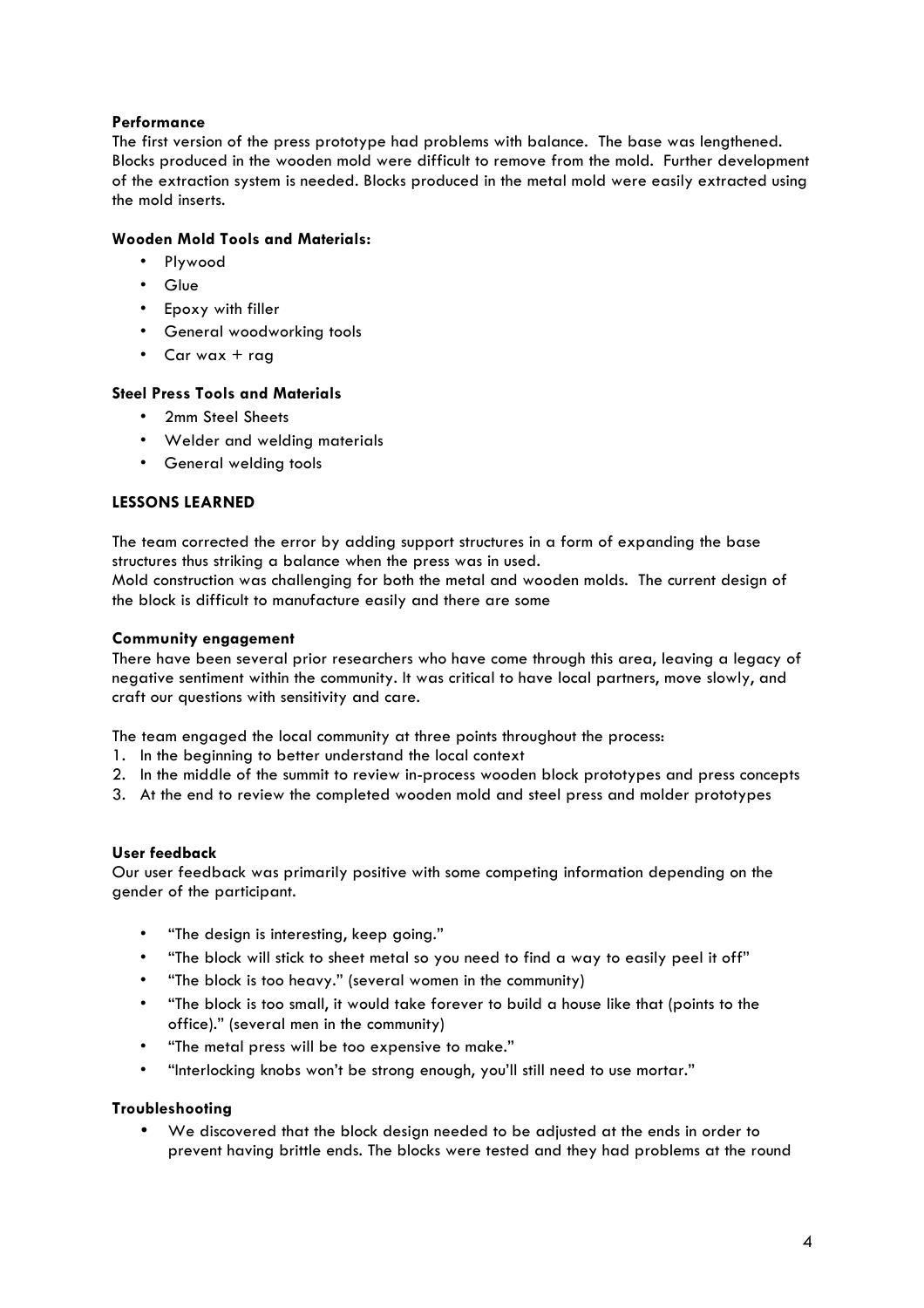corners. A possible alternative would be having to increase radius of corners so they are larger and more stable.

- The key "knobs" and "holes" included in the blocks from the wooden mold as well as the thin edges of the blocks from the metal mold will likely break when handled. Further block shape refinement (and molds) should include:
	- Determine a minimum thickness and radius of any part of the blocks (to increase strength and reduce breakage)
	- Improvement of the block extraction from the mold and amount of time required to make each block.

# **NEXT STEPS/PROJECT FUTURE**

There is an opportunity to continue to develop the prototypes locally in D'Kar while exploring national partnerships, international mentorships, and parallel prototype development in Uganda.

# **Continuity/dissemination model**

- Continued prototype development in D'Kar (G. Nkaketsang + Jacob) with the support of mentors and/or student groups
- Parallel developments + knowledge sharing of the prototype for use in Uganda (Bruce)
- Share experience and learning with superiors at Botswana Institute for Technology Research and Innovation (BITRI) in order to plant seeds for possible future collaborations (Oteng)

# **Action items**

IDIN to identify a person who could begin a conversation with BITRI in order to:

- Identify possible partnerships
- Better understand if IDIN, These Hands, and BITRI might align, or work to align on the philosophy of co-creation as it related to the development of this project

# **Anticipated risks and challenges**

- Being that the soil in DKar is very sandy and contains little clay, it is so far unclear what mix of local vs sand is needed in order to reduce the cement and water needs significantly when compared to the current concrete block method.
- More soil/sand/cement combination should be tested before concluding that this is a feasible method for DKar.

# **Anticipated needs for mentors and partners**

- The team has strong creative abilities regarding design improvements with regard to molds and presses, however, more input could be helpful in the area of soil combinations and testing of block performance.
- Key stakeholders will determine the relative values of and mechanism for partnership between IDIN, BITRI, These Hands, the DKar Innovation Center.

# **CONTACT INFORMATION**

# **Team Members and Point of Contact**

G. Nkaketsang Ditsheko (D'Kar) gnditsheko@gmail.com Jacob Camm (D'Kar) Oteng Phillip (Botswana) ophillip@bitri.co.bw Otsile Kgogwane (Botswana) Bruce Tushabe (Uganda) brucetuschabe@gmail.com Jennifer Brook (USA) brookjenn@gmail.com Jamie Noon, Design Facilitator (USA) jnoon319@aolcom